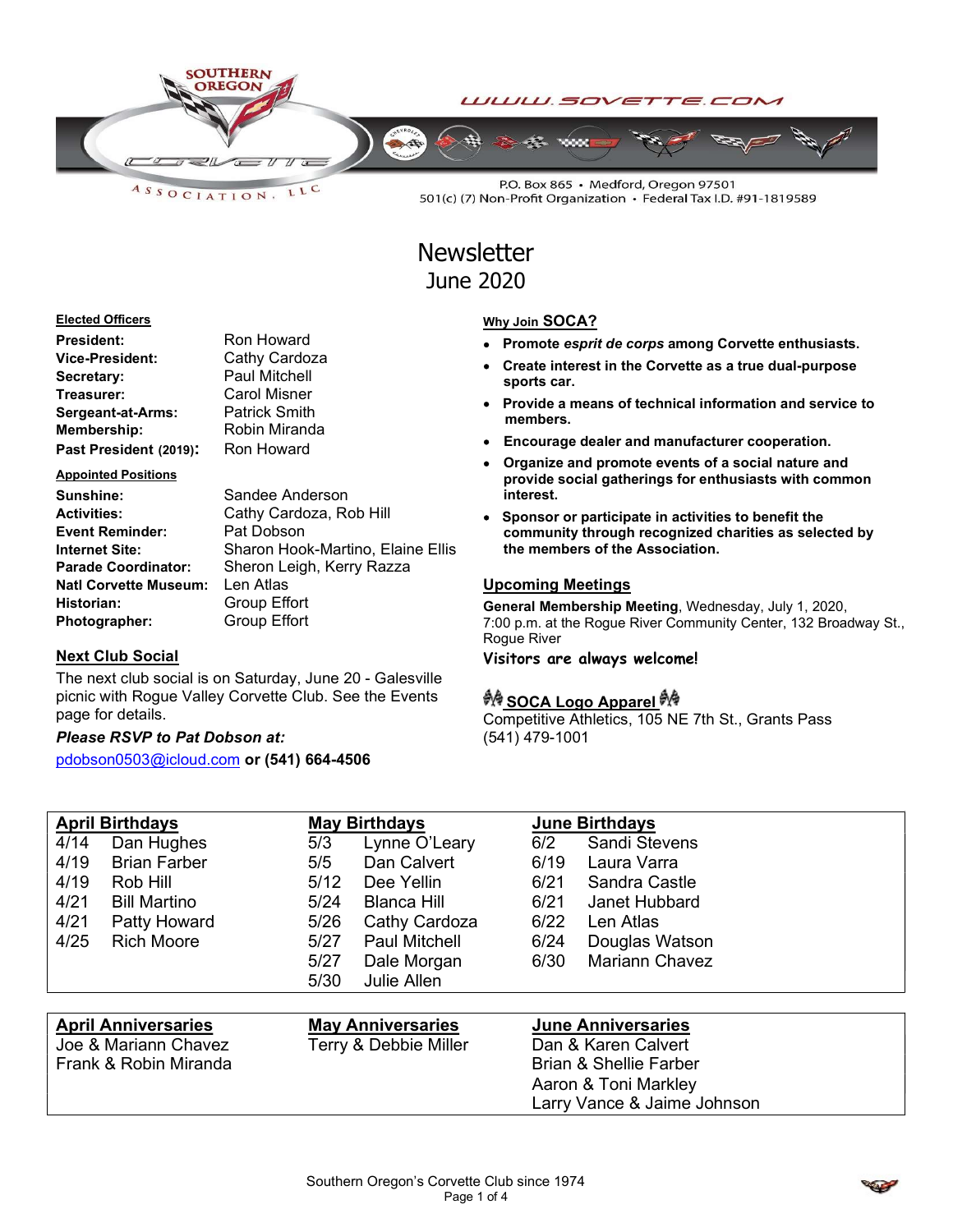

ASSOCIATION. LLC

P.O. Box 865 · Medford, Oregon 97501 501(c) (7) Non-Profit Organization • Federal Tax I.D. #91-1819589

### 2020 Southern Oregon Corvette Association (SOCA) Events

|                     | Jul                                                                                    | Aug                                                                                 | Sep | Oct | Nov | Dec           |                                                                                                                       |
|---------------------|----------------------------------------------------------------------------------------|-------------------------------------------------------------------------------------|-----|-----|-----|---------------|-----------------------------------------------------------------------------------------------------------------------|
| Club meeting (Wed.) |                                                                                        | 5                                                                                   | 2   | 7   | 4   | $\mathcal{P}$ |                                                                                                                       |
|                     |                                                                                        |                                                                                     |     |     |     |               | (Most dates, times and locations listed below are tentative after June 30. All dates are Saturdays, except as noted.) |
| <b>JUNE</b>         |                                                                                        |                                                                                     |     |     |     |               |                                                                                                                       |
| Drive               | 13 – All-day drive to the Pacific Ocean coastline, Crescent City                       |                                                                                     |     |     |     |               |                                                                                                                       |
| Social              | 20 - Galesville picnic with Rogue Valley Corvette Club, bring your own lunch & chairs, |                                                                                     |     |     |     |               |                                                                                                                       |
|                     | leave from Grants Pass at 10:00 a.m., details to follow.                               |                                                                                     |     |     |     |               |                                                                                                                       |
| Show & Shine (Sun.) |                                                                                        |                                                                                     |     |     |     |               | 21 – Canceled  Wildlife Images, Grants Pass (but Wildlife Images will be open)                                        |
| <b>JULY</b>         |                                                                                        |                                                                                     |     |     |     |               |                                                                                                                       |
| Parade              |                                                                                        | 4 - Canceled  Eagle Point Parade                                                    |     |     |     |               |                                                                                                                       |
| Event               |                                                                                        | 11 - Timberland Corvette Club, Roseburg?                                            |     |     |     |               |                                                                                                                       |
| Social              |                                                                                        | 18 - Lake Tahoe Corvette Club visits Grants Pass, ~20 cars, social at Galice Resort |     |     |     |               |                                                                                                                       |
| Parade              |                                                                                        | 18 - Canceled  Rocky Point Parade                                                   |     |     |     |               |                                                                                                                       |
| Event               |                                                                                        | 25 - Cars for Coffee, Portland  focus is on Corvettes                               |     |     |     |               |                                                                                                                       |
| <b>Track Drive</b>  |                                                                                        | 25 - Portland International Speedway                                                |     |     |     |               |                                                                                                                       |
| <b>AUGUST</b>       |                                                                                        |                                                                                     |     |     |     |               |                                                                                                                       |
| Social              |                                                                                        | 15 - Original Roadhouse Grill, Medford                                              |     |     |     |               |                                                                                                                       |
| <b>SEPTEMBER</b>    |                                                                                        |                                                                                     |     |     |     |               |                                                                                                                       |
| Parade?             |                                                                                        | 7 - (Labor Day) Cave Junction parade                                                |     |     |     |               |                                                                                                                       |
| Sigel Show & Shine  | 12 - Jim Sigel Show & Shine, Grants Pass                                               |                                                                                     |     |     |     |               |                                                                                                                       |
| Social              |                                                                                        | 19 - Grants Pass                                                                    |     |     |     |               |                                                                                                                       |
| <b>OCTOBER</b>      |                                                                                        |                                                                                     |     |     |     |               |                                                                                                                       |
| Social              |                                                                                        | 17 - Medford                                                                        |     |     |     |               |                                                                                                                       |
| Cruise?             |                                                                                        | 17 - Sea Cruise, Crescent City                                                      |     |     |     |               |                                                                                                                       |
| <b>NOVEMBER</b>     |                                                                                        |                                                                                     |     |     |     |               |                                                                                                                       |
| Social              |                                                                                        | - Final date and location to be determined                                          |     |     |     |               |                                                                                                                       |
| Thanksgiving        |                                                                                        | 26 - Thanksgiving holiday                                                           |     |     |     |               |                                                                                                                       |
| <b>DECEMBER</b>     |                                                                                        |                                                                                     |     |     |     |               |                                                                                                                       |
| Parade?             |                                                                                        | 5 - Grants Pass Christmas Parade                                                    |     |     |     |               |                                                                                                                       |
| Social              |                                                                                        |                                                                                     |     |     |     |               | 19 – SOCA Christmas Party, Grants Pass Golf Club, 230 Espey Rd., Grants Pass                                          |

For additional events, information and links ... see the SOCA website "Events Page:" https://www.sovette.com/events



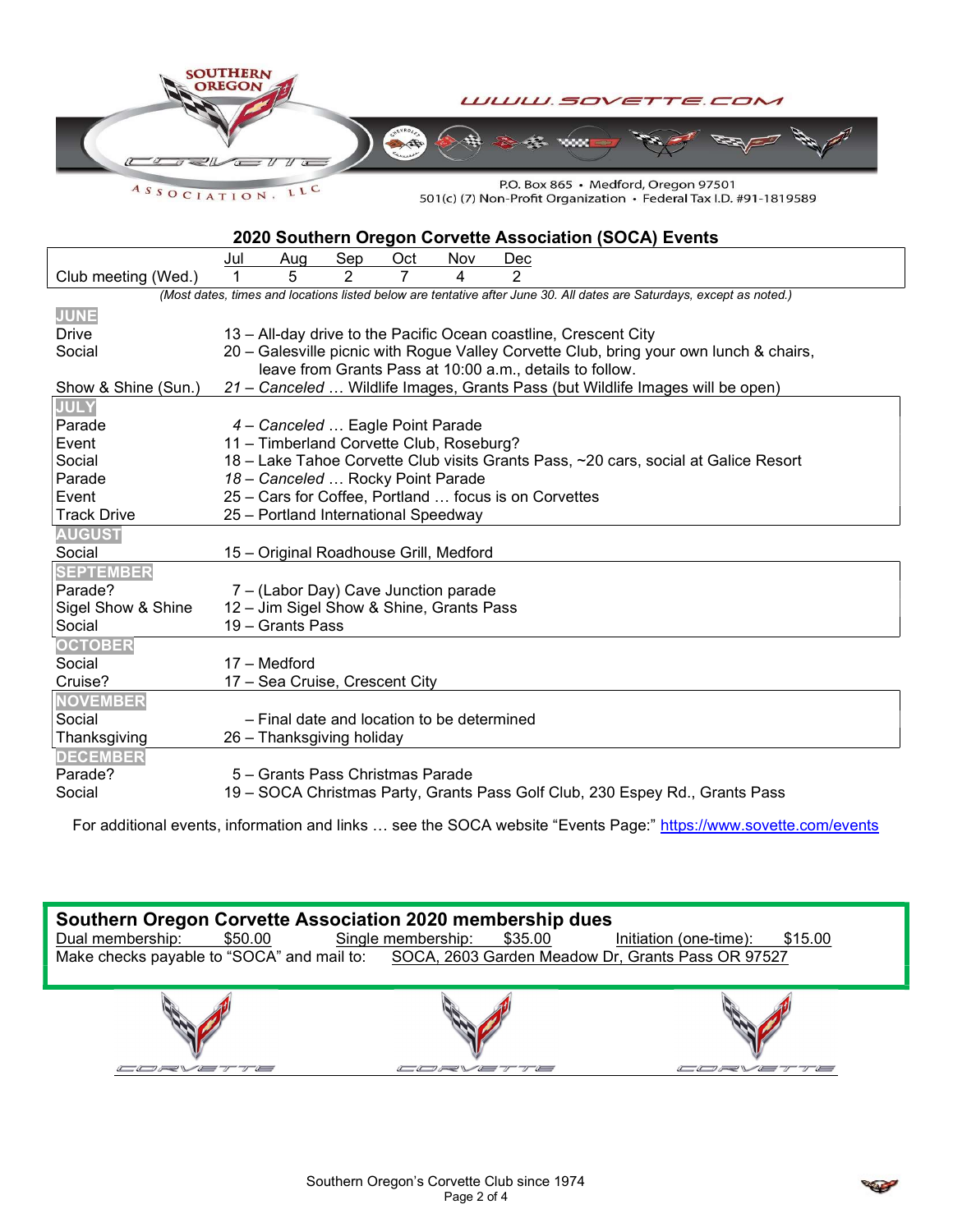

# WE'RE CHECKING WHO'S CHECKING TIRE PRESSURES

### - Tire Rack -

The Tire Rack Street Survival teen driving schools authorized by the BMW CCA Foundation are intended to provide a controlled environment for young drivers to learn car control by experiencing their vehicles' handling and stopping capabilities. Street Survival driving courses are typically set up on large parking lots and use traffic cones to define the intended driving path and control the flow of traffic.

However, before participating in any of the Street Survival hands-on driving schools conducted on the test track at the Tire Rack's headquarters in South Bend, Indiana, the first lesson the young drivers learn is how to maintain correct tire pressures. Maintaining a vehicle's tire pressures allows the tires to effectively support the weight of the vehicle, occupants and cargo while contributing to its ride, handling, and traction capabilities.

Immediately after signing in upon their arrival, participants are directed to have their vehicles' tire inflation pressures checked with the help of their Street Survival coach. This allows the coach to show participants the vehicle manufacturer's recommended tire pressure listed on their vehicles' tire placards or in the owner's manuals. This check also provides the Street Survival participants the opportunity to use a tire pressure gauge and an air hose to check and reset tire pressures.

Note: Because the Street Survival teen driving course is intended to allow each participant to learn the capabilities of their vehicle as it would be driven on the street, higher than standard tire pressures are not recommended because such pressures will artificially and temporarily enhance the responsiveness of the vehicle.

While the Tire Rack team agrees with the National Highway Transportation Safety Administration that tires are all too frequently driven while underinflated, we wanted to study a real-world example of our own. To document the tire pressures used on a random sample of consumer vehicles, our Street Survival coaches have been recording the tire pressures of vehicles as they arrive at the Tire Rack.

The following analysis is based on that data. However because these tire pressure checks are typically conducted between 8:00 to 9:30 a.m., shortly after participants arrive (rather than first thing in the morning before the tires have been driven), the analysis cannot account for the slight increase in tire pressure that results from rising ambient air temperatures or the increase in tire temperatures generated by driving. Combined, these two influences could increase tire pressures by about three to five pounds per square inch (PSI) above the cold readings, depending on conditions.